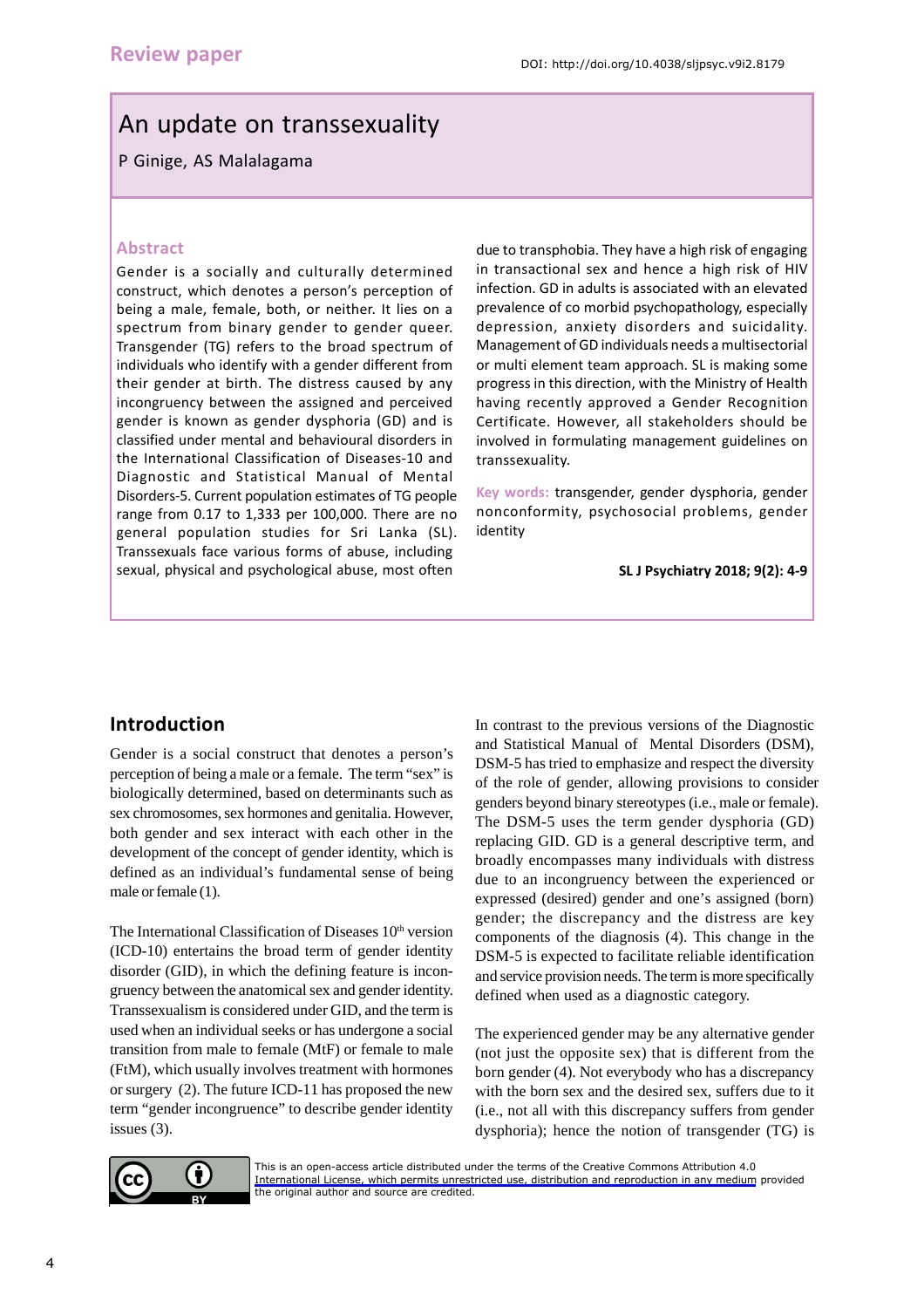validated and reserved for individuals with significant transient or permanent cross gender identification, with no distress about the incongruency.

Like any other biological parameter, gender too lies on a spectrum, varying from agender (the individual identifies with no gender), androgyny (identification as male and female simultaneously), gender fluid (a fluctuating gender identity), to pangender (considers self as a member of all genders). Individuals with genders that do not conform to the binary division of male or female are described under the umbrella term gender queer (5). Diverse dispositions regarding perceptions of one's anatomical sex, desires, social roles, sexual relationships, where there are more than two principal categories is called gender pluralism, and this has existed throughout history (6). Genders not conforming to a binary structure, or which identifies a third gender has been reported from varying cultures, on every continent of the world. For example, native Americans identify a third or fourth gender. Intersex and transgender individuals are known as "hijra" live in India and Pakistan. South Sulawesi, Indonesia, identifies five genders (7). But over the years, economic transformation in South Asia, as well as political and religious factors, has led to 'cultural cleansing' and which in turn appears to have strengthened heteronormative gender binarism (6). The World Professional Association of Transgender Health (WPATH) urges the de-psychopathologization of gender nonconformity, emphasizing that it is a common and culturally-diverse human phenomenon that should not be judged as inherently pathological or negative (8).

The gender queer spectrum is still foreign to the Sri Lankan community and even to the medical fraternity. The socio-cultural influence on gender binarism and the political culture in Sri Lanka make the process of "coming out" for TG individuals, a challenge. Psychiatrists could play a major role in educating the community, reducing the stigma and facilitating the services rendered for TG individuals in this country.

#### **Prevalence of transsexuals**

A significant rise in the help seeking behaviour among GD individuals has been noted globally (9). Reasons may include dissemination of information, as well as increased communication between GD individuals through the internet and a better understanding and acceptance of the condition (10). A study in 2016 reported that 0.6% of U.S adults may identify as TG (11). Current population estimates of TG range from 0.17 to 1,333 per 100,000 (12). The Massachusetts Behavioral Risk Factor Surveillance Survey reports that 0.5% of the adult population aged 18 to 64 years identified as TG between 2009 and 2011 (12).

There are no general population studies for Sri Lanka. The first author has managed 71 transsexual patients from around the country since 2003 to August 2018, in a tertiary care clinic at Teaching Hospital Peradeniya (THP), in central Sri Lanka (Ginige et al, 2018, unpublished data). An analysis of the characteristics of these transsexual individuals show that one third were in the age range of 31-35 years. A majority, 69.0%, of these transsexuals were female to male (FtM). The internationally reported prevalence is 1 in 30,000 natal males and 1 in 100,000 natal females, indicating a higher prevalence of MtF transsexuals, compared to FtM transsexuals (13). Although the findings from this clinic may not be generalizable to all of Sri Lanka, the reasons for the apparent higher prevalence of FtM transsexuals in Sri Lanka warrants further exploration, for example to examine if factors such as the sociocultural belief of males being privileged, play a role.

#### **Psychosocial problems encountered by transsexuals**

Various forms of sexual abuse, physical aggression and psychological abuse are faced by transsexuals (14). The national Transgender Discrimination Survey conducted by the National center for transgender equality, USA showed that gender non-conforming people face discrimination in every sphere of life including education, employment, family life, housing, identification documents, health care, insurance and the justice system (14). Finding a partner and engaging in satisfying and mutually pleasurable sexual relationships are often challenging issues. They have worries and concerns about their sexuality and intimate relationships. Transsexuals may experience that even the simplest of activities, such as reaching for daily needs and services (e.g., using a toilet in a public place) challenging. Their education may be disrupted and they could be isolated from the family and friends. They may be under qualified to find better paid jobs, which may contribute towards the increased risk of transsexuals engaging in risky behaviours, such as prostitution. Furthermore, transsexuals may engage in transactional sex in exchange for money for sex reassignment surgeries. A total of 26% of TG people had lost their jobs in the U.S in 2011 due to gender identity/ expression and 11% had engaged in sex work for an income (14). Transactional sex has increased the risk of HIV among TG people, compared to the general population (15). Stigma due to external transphobia (fear and rejection of, or an aversion towards, TG people), discrimination and gross deficiencies in legal recognition are some of the major barriers in seeking basic rights in society, including the right to health and specific treatment for GD.

TG individuals are more likely to engage in high-risk sexual activities, for example, MtF transsexual women may feel unempowered to instigate condoms use. The TG population remains severely underserved in relation to HIV, with only 39% countries reporting in the National Commitment and Policy (15-16).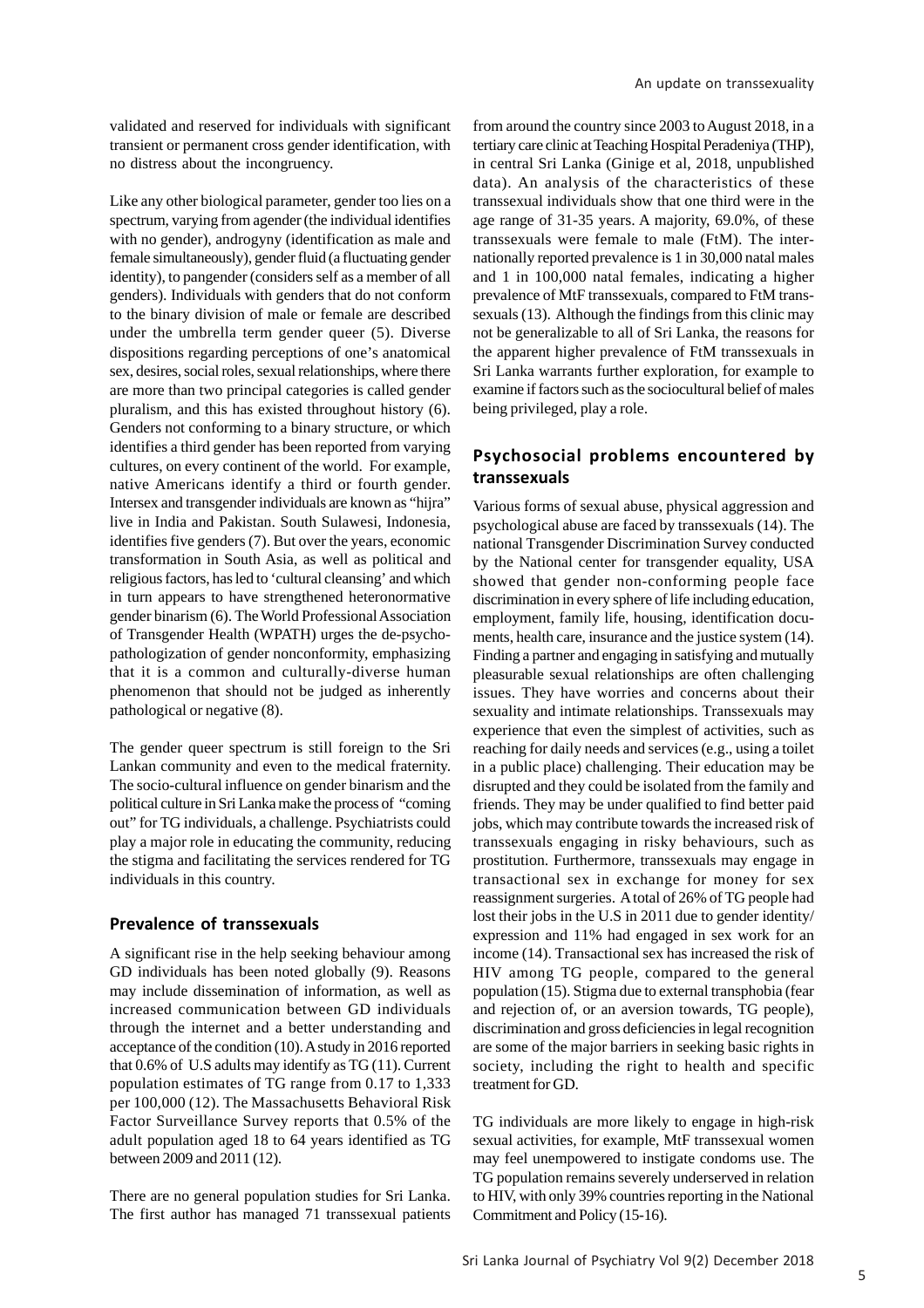A survey carried out by the Human Rights watch in 4 districts in Sri Lanka, among TG and homosexual people between October 2015 and January 2016, report psychological, physical and sexual abuse experienced by TG individuals, and legal discrimination towards this group, with regards to identification documents, travel, health care and interaction with law enforcement authorities (17).

A descriptive study conducted at National Hospital, Sri Lanka in 2017 among TG people found that rejection by the family was the most common socio-cultural problem they faced (46.2%). Other social issues included limitation of employment opportunities (41.8%), difficulties in forming relationships (40.3%), deprivation of privileges (40.3%), stigma (37.3%) and legal issues (31.3%) [Siriwardena et al, 2017, unpublished data].

Another descriptive study of epidemiological characteristics of TG individuals conducted at Teaching Hospital Peradeniya, where TG clients were drawn from 8 provinces of the country, found that a majority of TGs could not complete legal transition (67%) and sexual reassignment surgeries (75%) [Ginige et al., 2018, unpublished data].

#### **Presentation**

The way TG people present varies between different age groups. The prepubertal assigned females may express their strong wish to be a boy or claim they are already boys. They express wishes to grow up to be a man; prefer boys' names, attire, accessories, hobbies, male friends and express the wish to be called and treated as a boy. They dislike and reject anything that implicate them as females, such as their sexual anatomy, menstruation, school uniform dress, make up and feminine toys and games. They often wear baggy clothes to hide their breasts or tape their breasts to flatten them. They express a strong desire for primary and secondary sexual characteristics of the desired gender. The prepubertal assigned boys similarly express a strong desire to be a female and strongly dislike any masculine features they may have.

Adults with GD usually, but not always, express a desire to get rid of the primary or secondary sexual characteristics and a strong will to acquire characteristics of the expressed gender. They adopt the behaviour, dressing/ grooming and mannerisms of the desired gender and feel uncomfortable if they are regarded or have to function in the society as members of their assigned gender.

#### **Presentation with psychiatric comorbidity**

GD in adults is associated with an increased prevalence of co morbid psychopathology, especially mood disorders such as depression, anxiety disorders and suicidal behaviours, and they may present with clinical

features of these psychiatric co-morbidities (18). Depression among these individuals is often precipitated by stigma, shame and isolation by society. In a national online sample of 1,093 TG participants in the United States, 44.1% had clinical depression and 33.2% had anxiety (19). Depression is the most common psychiatric disorder found among TG individuals, even in a multicentre study done in four European countries [20]. A descriptive study of epidemiological characteristics and management issues of transsexuals from a tertiary care clinic setting in Sri Lanka conducted at Teaching Hospital Peradeniya reported that nearly one fifth (19.7%) had a comorbid psychiatric condition on presentation, and depression was the most common diagnosis (16.9%); 2.8% had an anxiety disorder, 2.8% had mental and behavioural disorders due to alcohol use, while 1.4% had bipolar affective disorder [Ginige et al., 2018, unpublished data].

#### **Management**

The management of GD individuals needs a multisectorial or multi element team. The WPATH has described required Standards of Care (SOC), last revised in 2007, to provide clinical guidance for health professionals and to provide safe and effective pathways for individuals with GD to achieve lasting personal comfort with their gendered selves. Core principles laid out in the SOC include the following: Exhibit respect for gender nonconforming people (do not pathologize); provide care (or refer to knowledgeable colleagues) that affirms the person's gender identity and reduces the distress of GD, when present; become knowledgeable about the health care needs of TG people, including the benefits and risks of treatment options for GD; match the treatment approach to the specific needs of patients, and facilitate access to appropriate care; offer continuity of care; and be prepared to support and advocate for GD persons within their families and communities. The SOC identifies the differences in availability of resources in different settings and encourages the best available care amidst limited resources (8).

Though there is no major evidence base for the management steps of GD, based on the best available science and expert professional consensus, the following steps in management have been suggested.

#### **Assessment of gender dysphoria and any coexisting mental health issues**

The psychiatrist should take the lead role in the management of GD patients by assessing and coordinating care. It is the responsibility of the psychiatrist to diagnose and assess the severity of GD, by a detailed history and mental state examination, and formulate goals together with the patient and decide upon a management plan.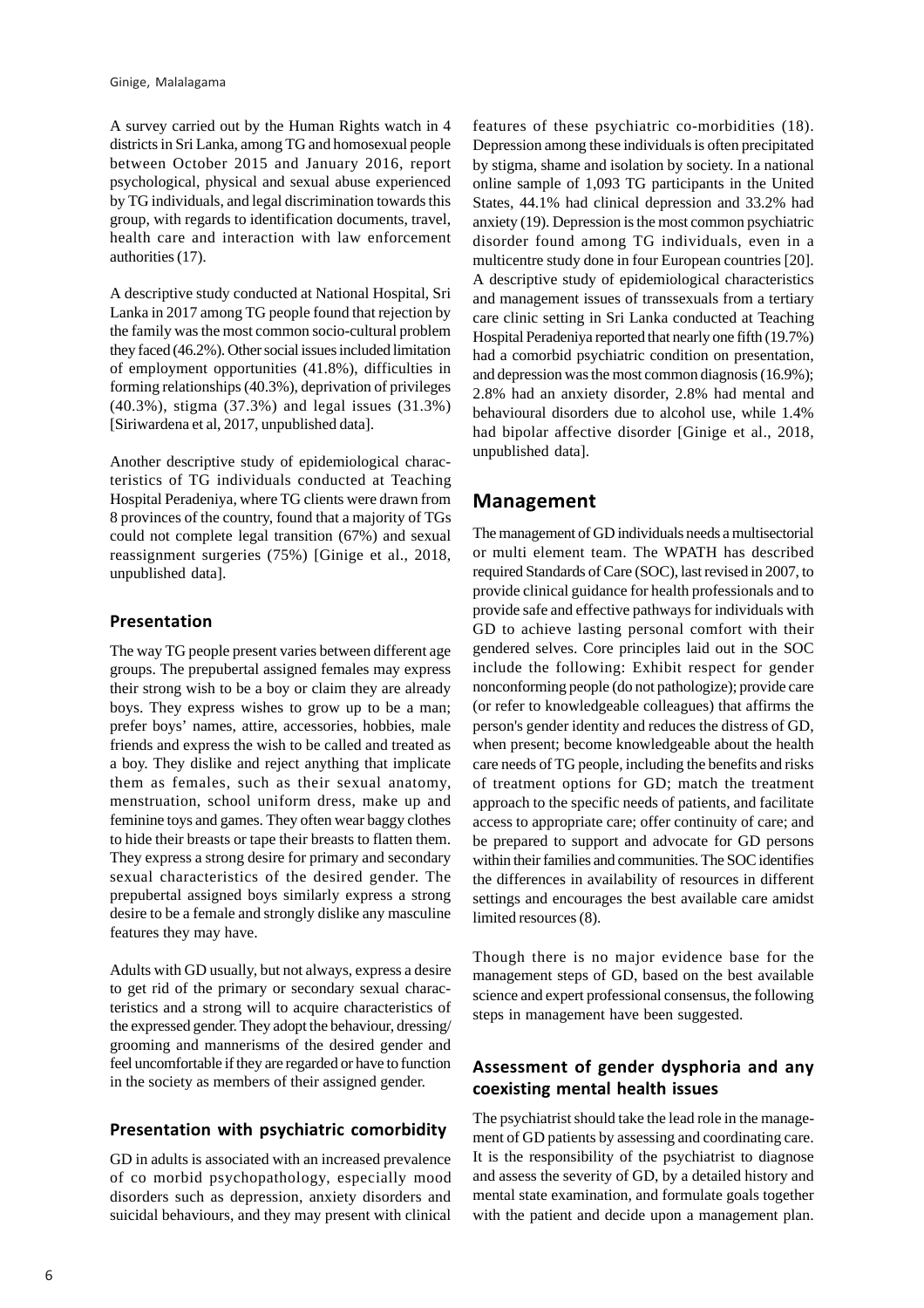Comorbidity does not necessarily preclude treatment of GD, but the presence of comorbidity may hinder the proper assessment and may adversely affect the capacity of the individual to give informed consent to important permanent treatments for GD. Thus, assessment of the patients' readiness for medical and surgical treatments is another important task of the psychiatrists. If the person is assessed to be ready, the psychiatrist would refer GD and TG individuals to relevant specialists such as endocrinologists, plastic surgeons, gynaecologists and urogenital surgeons. It is the responsibility of these relevant specialists to assess hormonal levels, internal sexual organs and perform general investigations prior to any surgical interventions (8, 21).

### **Gender Recognition Certificate (GRC)**

GRC is an outcome of a campaign with a wider vision to recognize the needs of the individuals with GD in this country, carried out by 16 stakeholders under the leadership of the Human Rights Commission of Sri Lanka (HRCSL), the Sri Lanka College of Psychiatrists and the Ministry of Health (MoH). Much deliberation among these and other key stakeholders such as the Registrar General, the Inspector General of Police, the National STD/AIDS Control Program, the National Mental Health Institute, the Department of Registration of Persons, Department of Immigration and Emigration, non governmental organizations (NGOs) and most importantly representatives from the TG community, have resulted in the issue of a circular by the MoH in 2016, for all health institutions, setting out guidance on issuing the GRC (17,22).

The GRC is the first legal document needed for a TG person to change their birth certificate and other important documents such as the identity card, educational certificates, passports and driving license, where the TG status and the perceived gender of the person is confirmed based on the comprehensive assessment by a psychiatrist. The certificate is issued to those above 16 years of age, and needs to be signed by the relevant psychiatrist and the Head of the institution (22).

#### **Psychotherapy**

Psychiatrists provide psychotherapy for issues related to GD, as well as education on treatment options, to patients, family members and partners. Psychotherapy during the process of change helps GD individuals by providing support, promoting resilience, and assisting in the development of interpersonal skills and coping strategies.

#### **Real-life experience (RLE) in the desired gender role**

"Living in a gender role that is congruent with one's gender identity" is called real life experience (RLE) (8). Varying techniques, such as voice training by speech and language therapists and drama therapy, could be innovatively used to achieve a successful RLE.

## **Cross-sex hormone therapy**

Treatment with oestrogen or testosterone promotes the development of the secondary sex characteristics of the preferred sex, and partially suppresses features of the assigned natal sex (23). Hormone therapy is found to be associated with significant improvement in GD, psychological symptoms and comorbid conditions, quality of life, and sexual function in transsexuals (24).

## **Sex reassignment surgery (SRS)**

SRS usually refers to feminizing or masculinizing genitoplasty (vaginoplasty, phalloplasty). Though some transsexuals remain at increased risk of psychiatric problems after SRS despite the relief of GD they usually experience, SRS is an effective treatment for GD and its outcomes are generally favourable (25).

Management of children and adolescents with GD include additional management principles where an extensive exploration is carried out on psychological, family, and social issues, in order to decide on fully or partially reversible or irreversible procedures; for example, administration of puberty supressing hormones [8]. Currently there are no child and adolescent gender clinics in Sri Lanka and so far no hormone therapy or SRS has been carried out locally in this age group. At present, the few specialists in this field in Sri Lanka validate the "stories" of the children and adolescents with GD, and provide education on the nature of the condition to families as well as patients, in order to minimize the distress and possible psychosocial harm, until the young person completes 18 years of age.

## **The role of non-governmental organizations (NGOs) in promoting health in gender dysphoric individuals Sri Lanka**

In the absence of government involvement in the rights and cares of individuals with GD until recently, NGOs have been addressing this challenge for decades. The NGO *Equal Ground* has actively pioneered safeguarding the rights and reducing discrimination against the lesbian gay bisexual transgender (LGBT) community in Sri Lanka from 2004 (26). Other NGOs include *Venasa*, which was the first NGO formed for the benefit of the transsexual community alone in 2015, and the National Transgender Network, catering to the TG community, established in 2018 (27, 28). These organizations provide a forum for the marginalized TG community to share and care via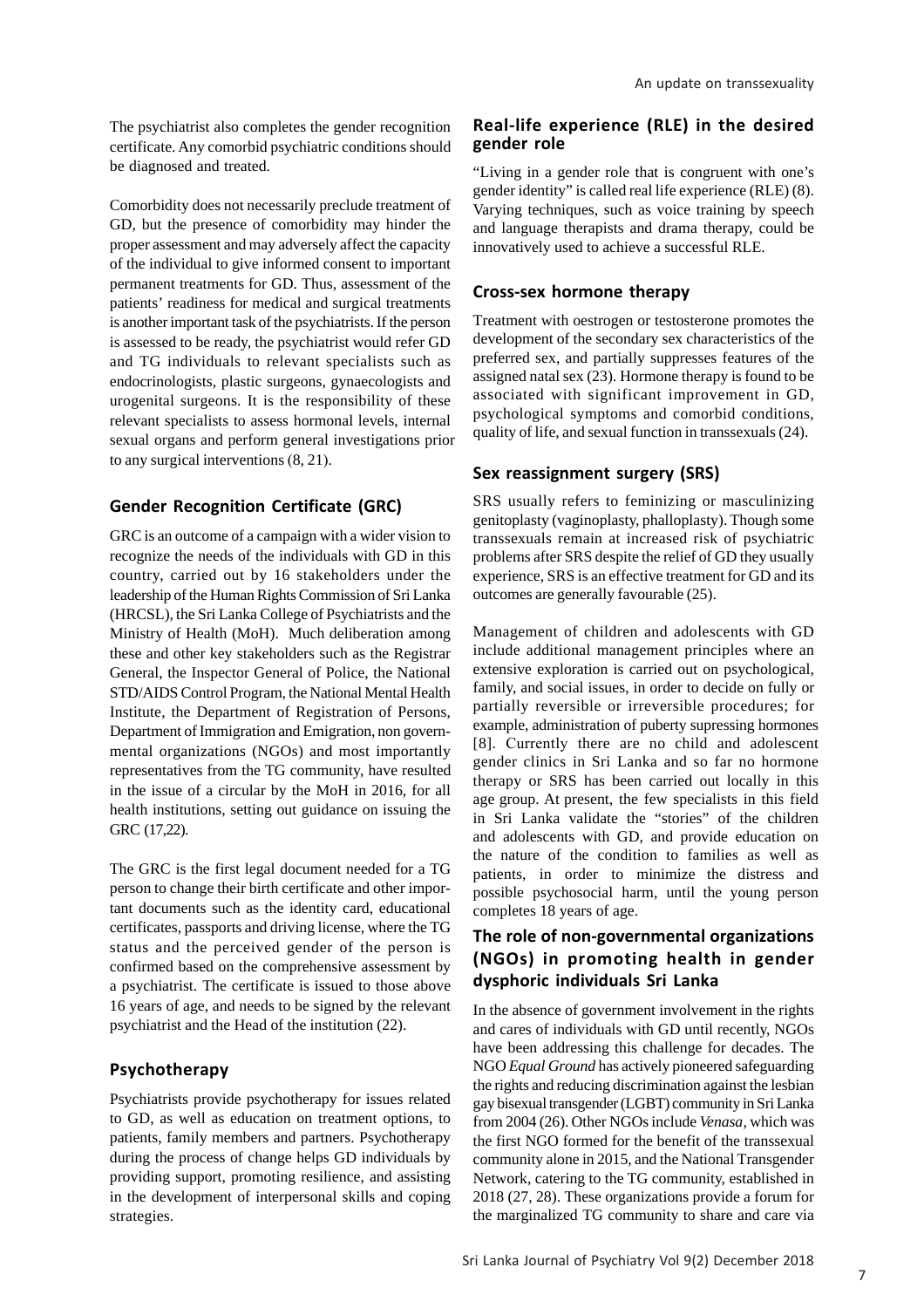counselling hotlines and networking, disseminating of information to create awareness, and conducting health campaigns, workshops and training.

#### **The way forward**

Asian countries including Nepal, India and Pakistan are now recognizing a third gender. Nepal's Supreme Court concluded that the ability to obtain documents bearing a third gender should be based on "self-feeling," and not the opinions of medical professionals or the courts (14). The introduction of the GRC and positive involvement of the MoH and the HRCSL in issuing a circular recommending starting services for individuals with transsexualism in every health institution with a psychiatrist, are promising developments in Sri Lanka (22). This move places Sri Lanka ahead of some other countries in the region, which still have little or no provisions to cater for individuals with GD, such as the Maldives.

Key areas that require further development in Sri Lanka include the establishment and collaboration between multi-element team members, conducting population studies to estimate the prevalence of TG individuals in the country, urging for non discriminative policies and anti-discrimination laws that explicitly include GD/TG individuals and formulation of local management guidelines. Raising awareness and education is needed in order to develop a TG friendly community. The formation of National Good Practice guidelines for Sri Lanka, through a collaboration between multi sectorial groups including psychiatrists, endocrinologists, gynaecologists, plastic surgeons, counselors, social workers, lawyers, committed NGOs, families of transsexuals and TG individuals is imperative. An attitudinal change in all relevant professional groups, and education of the public is essential to provide better care and standards of life for TG individuals in Sri Lanka.

# **Acknowledgements**

The authors would like to gratefully acknowledge the assistance of Dr Evangalin Arulpragasam, Temporary Lecturer, Department of Psychiatry, Faculty of Medicine, University of Peradeniya.

**P Ginige,** Department of Psychiatry, Faculty of Medicine, University of Peradeniya

**AS Malalagama,** Base Hospital Diyatalawa

**Corresponding author:** AS Malalagama

**Email:** shakunthini@yahoo.com

http://orcid.org/0000-0002-5507-9815

## **References**

- 1. American Psychological Association (APA). Answers to your questions about individuals with intersex conditions. Washington: APA; 2006.
- 2. World Health Organization (WHO). The ICD-10 classification of mental and behavioural disorders: clinical descriptions and diagnostic guidelines. Geneva: WHO; 1992.
- 3. World Health Organization (WHO). The International Classification of Diseases 11th Revision is due by 2018. Geneva: WHO; 2015. Available at: http://www.who.int/ classifications/icd/revision/en/
- 4. American Psychiatric Association: Diagnostic and Statistical Manual of Mental Disorders, Fifth Edition. Arlington, VA: American Psychiatric Association; 2013.
- 5. Madeline B. Guidelines for the primary and genderaffirming care of transgender and gender nonbinary people. San Francisco: Center of Excellence for Transgender Health; 2016.
- 6. Peletz MG. Transgenderism and gender pluralism in Southeast Asia since early modern times. Curr Anthropology 2006; (47)2: 309-40.
- 7. Tharp AN. Gender Spectrum Theory. West Haven, CT: University of New Haven 2016.
- 8. World Professional association for Transgender Health (WPATH). Standards of care. East Dundee, IL: WPATH: 2007. Available at: https://www.wpath.org/media/cms/ Documents/SOC%20v7/SOC%20V7\_English.pdf
- 9. Zucker JK. Epidemiology of gender dysphoria and transgender identity. Sex Health. 2017; 14(5):404-411.
- 10. Zucker KJ, Lawrence AA. Epidemiology of gender identity disorder: Recommendations for the standards of care of the World Professional Association for Transgender Health. Int.J. Transgenderism 2009; 11(1): 8-18.
- 11. Flores AR, Herman JL, Gates GJ, et al. How many adults identify as transgender in the United States? Los Angeles, CA: The Williams Institute; 2016.
- 12. Meier SC, Labuski CM. The demographics of the transgender population. In: Baumle AK, eds. International handbook of the demography of sexuality: New York, NY: Springer; 2013.
- 13. Hoenig J, Kenna JC. The prevalence of transsexualism in England and Wales. Br J Psychiatry 1974; 124: 181-90.
- 14. Grant JM, Mottet LA, Tanis J. Injustice at every turn: a report of the National Transgender Discrimination Survey. Washington DC: The National Gay and Lesbian Task Force and the National Center for Transgender Equality; 2011.
- 15. Keuroghlian AS. Sexual Health among Transgender People. A program of the Fenway Institute. Boston, MA: National LGBT Health Education Centre; 2016.
- 16. Joint United Nations Programme on HIV/AIDS (UNAIDS), The GAP report. Geneva: UNAIDS; 2014.